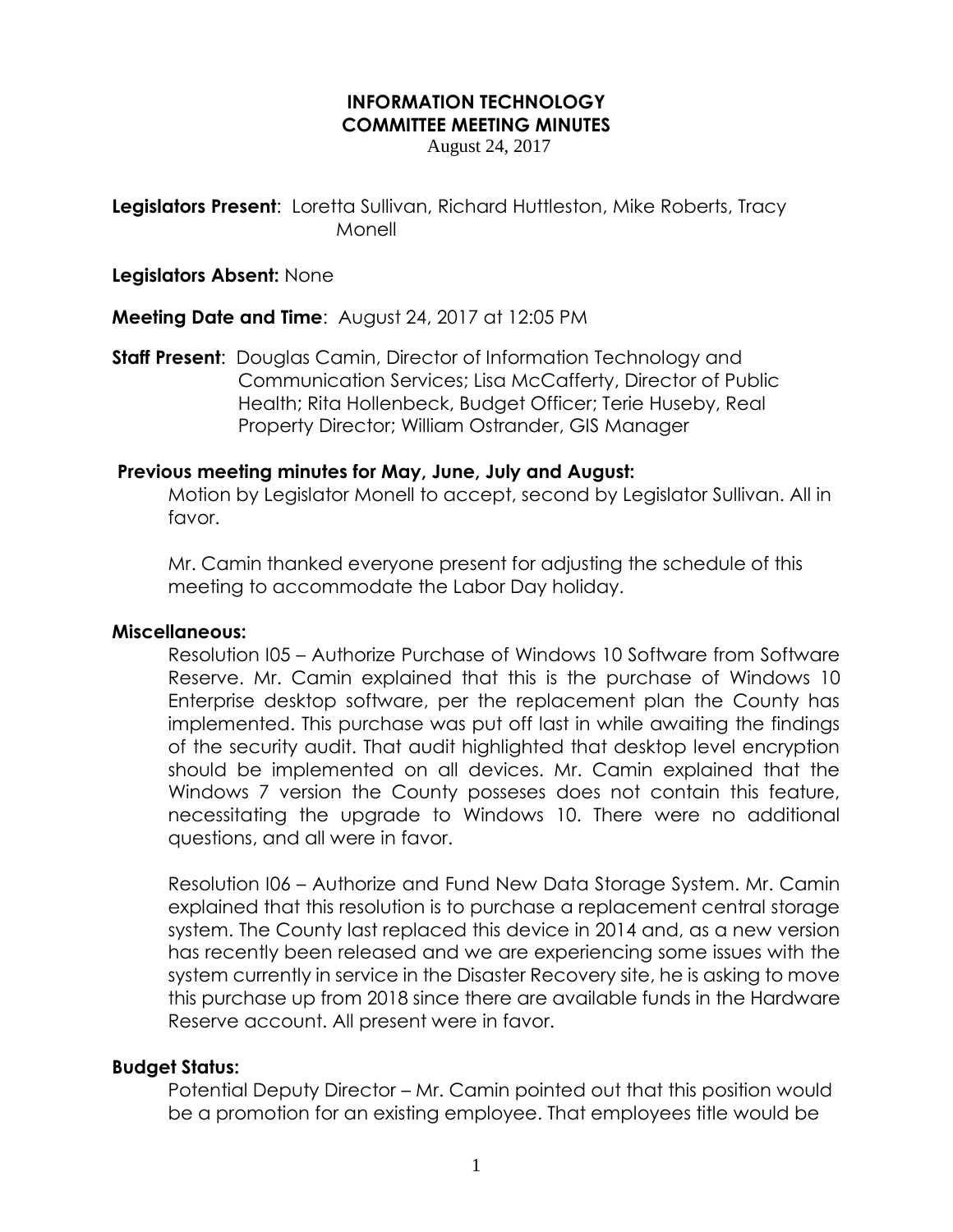changed, but the individual would continue doing many of the same responsibilities they currently do but with some additional responsibilities as assigned by the Director. Mr. Camin pointed out that this came as a result of a desk audit of the jobs being performed in the ITCS department earlier this year by Personnel, and one of the findings was that this employee was functionally working as the Deputy in many regards. Legislator Sullivan asked what the pay differential would be for this promotion. Mr. Camin indicated he felt it was in the range of \$10K, but did not have an exact figure. The Legislators present indicated that they are okay with this moving forward but will want follow up at the October meeting with more specific costs.

Potential GIS Technician – Mr. Camin next brought up the request to add a position in the ITCS department for a GIS Technician. He pointed out that the cost of the position is partially offset by the elimination of a \$33,000 payment Real Property makes for upkeep of our tax rolls. He turned the initial conversation over to Mr. Ostrander. Mr. Ostrander laid out some cost savings projections and a task list that he had compiled. Legislator Monell asked about the line item placing value on the cost of lives saved by improving 911 accuracy. Mr. Ostrander explained the logic behind the numbers, but Mr. Monell indicated he was skeptical. Mr. Camin brought up the scope of GIS services and how, beginning in 2015 the County purchased the unlimited-use licensing of the GIS software tools and since then, the GIS department has made significant inroads implementing multiple time and cost-saving uses for GIS in multiple departments. As a result, Mr. Ostrander's time as the GIS Manager is crossing a threshold where he is unable to perform all maintenance items required and still take on new, additional projects. So an additional justification is the need to continue investing in the savings achieved from our GIS software tools. Mrs. Huseby also pointed out that another benefit would be to address succession planning for the GIS Manager, as well as the savings achieved by eliminating the contract. Discussion among the Legislators occurred regarding the net added cost of this position. Mr. Camin indicated that the position would likely fall into the range of \$30- 40K for pay, plus benefits, leaving a net cost of \$15-20K. The Legislators present agreed in principle that they supported moving forward on the position with this information, but wanted to see follow-up at the October meeting with the specific cost estimates from Personnel.

# **Open Discussion:** None

Meeting was adjourned at 12:55 PM